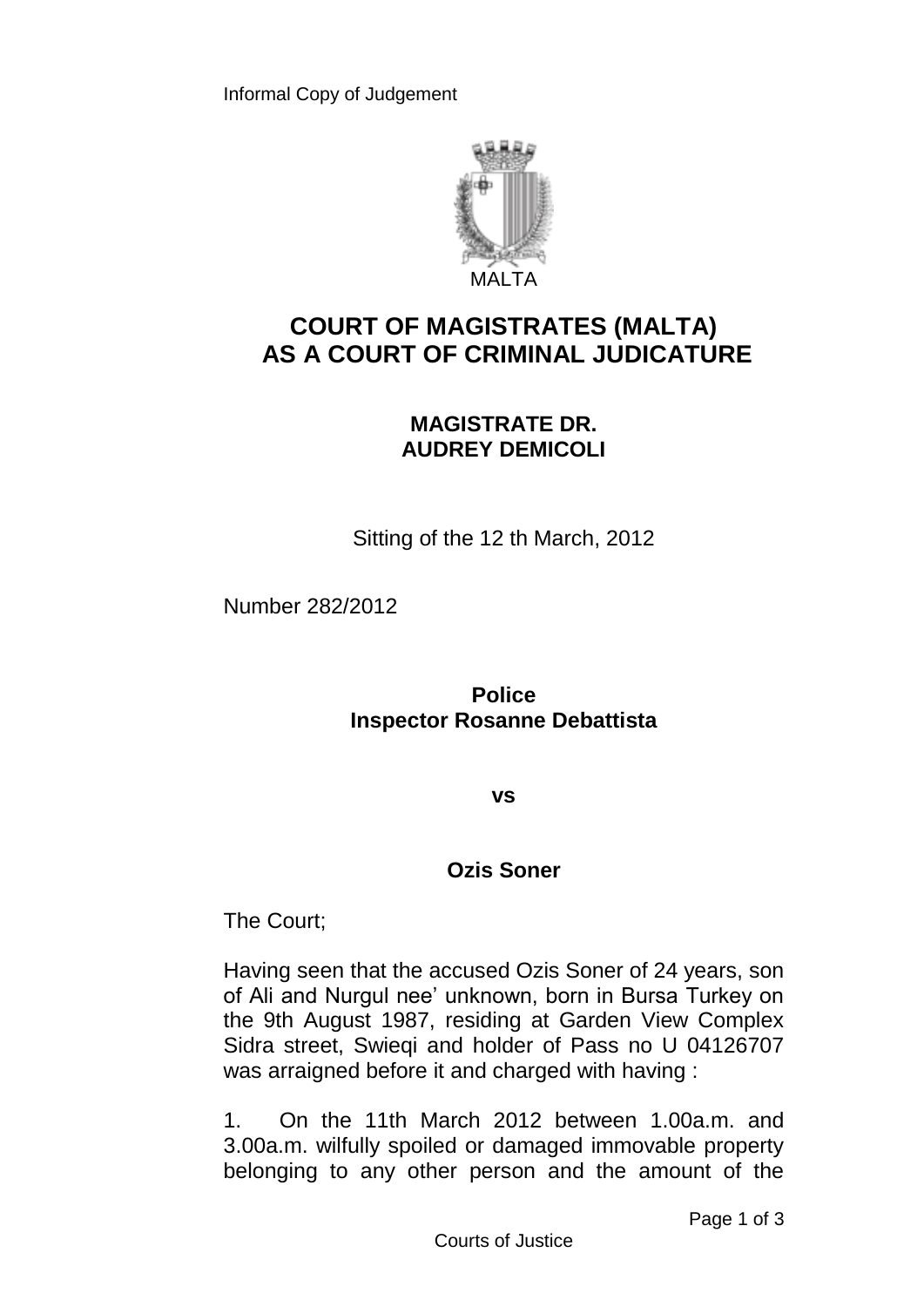Informal Copy of Judgement

damage exceeds one thousand and one hundred and sixty-four euro and sixty-nine cents (1,164.69) and

2. Wilfully disrupted the public good order or the public peace by shouting and fighting .

Having seen all the acts of the proceedings including the Attorney General's consent dated 12<sup>th</sup> March 2012 (exhibited at. folio 5 of the proceedings) for this case to be treated summarily.

Having heard the accused declare that he has no objection that this case is heard summarily and decided by this Court.

Having heard the accused plead guilty to the charge brought against him, notwithstanding the fact that the Court warned him of the consequences of his guilty plea after having afforded him sufficient time within which to withdraw his guilty plea.

Having heard the accused plead guilty to the charge brought against him the Court has no alternative but to find the accused guilty of the said charge.

With regards to punishment the Court took into consideration the fact that the accused filed a guilty plea at such an early stage of the proceedings, the fact that he has a clean criminal record and also the fact that the amount of damage was paid back in full to the injured party.

After having seen sections 325 and 338(dd) of the Criminal Code the Court finds the accused guilty of the charges brought against him and in terms of section 22 of Chapter 446 of the Laws of Malta, discharges him subject to the condition that he does not commit another offence within one(1) year from today.